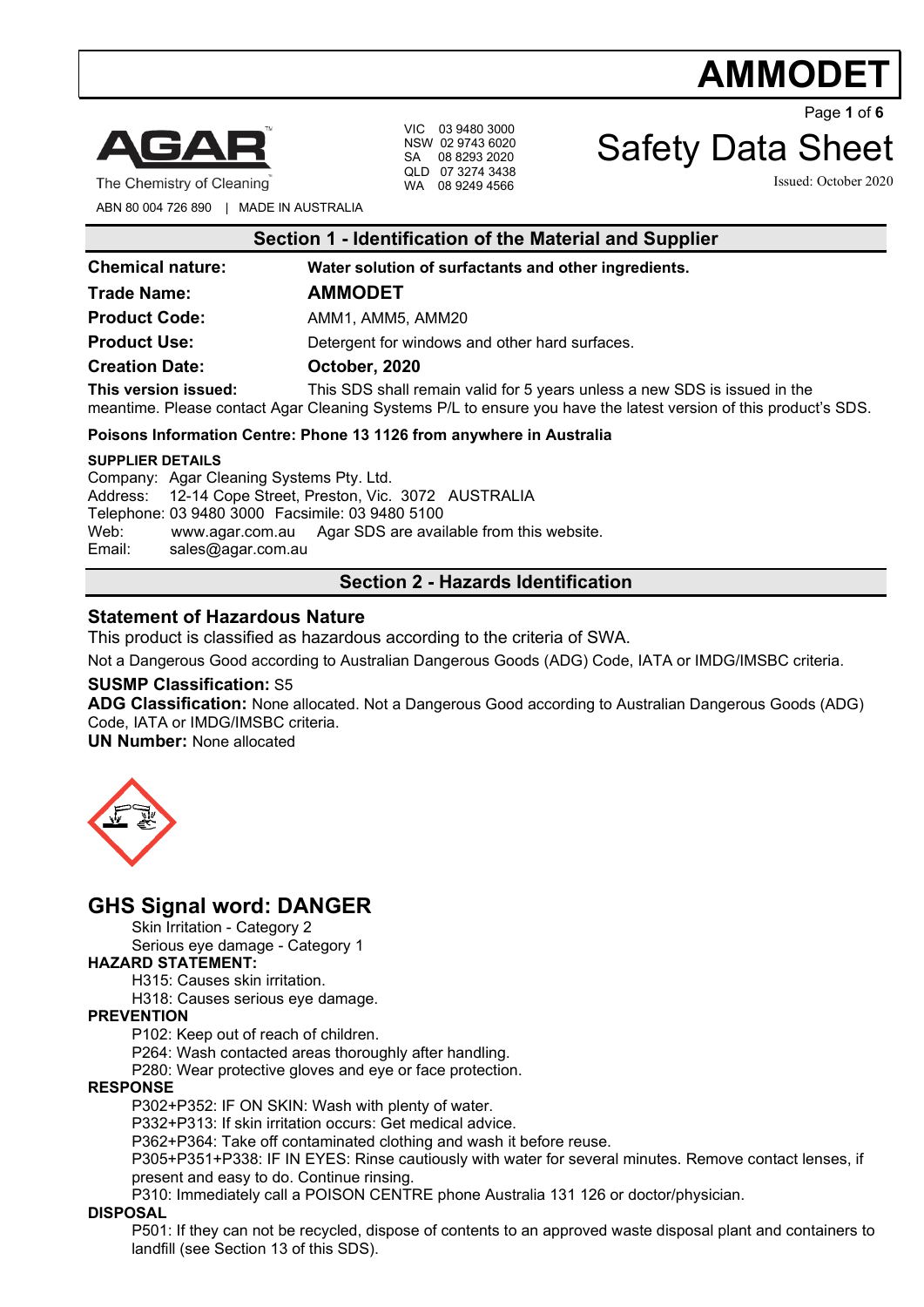# **AMMODE**

Page **2** of **6**

### **Diluted Product**

### **This product becomes non-hazardous when diluted to 1 in 12 (8.3%) or more with water.**

### **Emergency Overview**

**Physical Description & Colour: Clear orange liquid.** 

**Odour:** Ammonia odour.

**Major Health Hazards:** Serious damage to eyes and skin irritation.

| Section 3 - Composition/Information on Ingredients                                                                      |               |          |         |                                |  |  |
|-------------------------------------------------------------------------------------------------------------------------|---------------|----------|---------|--------------------------------|--|--|
| Ingredients                                                                                                             | <b>CAS No</b> | Conc, %  |         | TWA $(mg/m^3)$ STEL $(mg/m^3)$ |  |  |
| Anionic surfactants                                                                                                     | various       | $5 - 15$ | not set | not set                        |  |  |
| Ammonium hydroxide                                                                                                      | 1336-21-6     | $\leq 5$ | not set | not set                        |  |  |
| Other non hazardous ingredients                                                                                         | secret        | < 10     | not set | not set                        |  |  |
| Water                                                                                                                   | 7732-18-5     | to $100$ | not set | not set                        |  |  |
| This is a common information of the common state of a common state of the common Bolight Alban and a glue of the common |               |          |         |                                |  |  |

This is a commercial product whose exact ratio of components may vary slightly. Minor quantities of other non hazardous ingredients are also possible.

The SWA TWA exposure value is the average airborne concentration of a particular substance when calculated over a normal 8 hour working day for a 5 day working week. The STEL (Short Term Exposure Limit) is an exposure value that may be equalled (but should not be exceeded) for no longer than 15 minutes and should not be repeated more than 4 times per day. There should be at least 60 minutes between successive exposures at the STEL. The term "peak "is used when the TWA limit, because of the rapid action of the substance, should never be exceeded, even briefly.

### **Section 4 - First Aid Measures**

### **General Information:**

You should call the Poisons Information Centre if you feel that you may have been poisoned, burned or irritated by this product. The number is 13 1126 from anywhere in Australia (0800 764 766 in New Zealand) and is available at all times. Have this SDS with you when you call.

### **Undiluted Product:**

**Inhalation:** No first aid measures normally required. However, if inhalation has occurred, and irritation has developed, remove to fresh air and observe until recovered. If irritation becomes painful or persists more than about 30 minutes, seek medical advice. **Skin Contact:** Wash gently and thoroughly with water (use non-abrasive soap if necessary) for 5 minutes or until chemical is removed.

**Eye Contact:** Immediately flush the contaminated eye(s) with lukewarm, gently flowing water for 15 minutes or until the product is removed, while holding the eyelid(s) open. Take care not to rinse contaminated water into the unaffected eye or onto the face. Obtain medical attention immediately. Take special care if exposed person is wearing contact lenses.

**Ingestion:** If swallowed, do NOT induce vomiting. Wash mouth with water and give some water to drink. If symptoms develop, or in doubt, contact a Poisons Information Centre, or a doctor.

### **Diluted Product (1 in 60):**

**Inhalation:** First aid is not generally required. **Skin Contact:** First aid is not generally required. However, if irritation does occur, flush with water until product is removed.

**Eye Contact:** Immediately flush the contaminated eye(s) with lukewarm, gently flowing water for 5 minutes or until the product is removed, while holding the eyelid(s) open. Take special care if exposed person is wearing contact lenses. If irritation occurs, obtain medical advice.

**Ingestion:** First aid is not generally required. Seek medical attention if you feel unwell.

### **Section 5 - Fire Fighting Measures**

**Fire and Explosion Hazards**: The major hazard in fires is usually inhalation of heated and toxic or oxygen deficient (or both), fire gases. There is no risk of an explosion from this product under normal circumstances if it is involved in a fire.

Only small quantities of decomposition products are expected from this product at temperatures normally achieved in a fire. This will only occur after heating to dryness.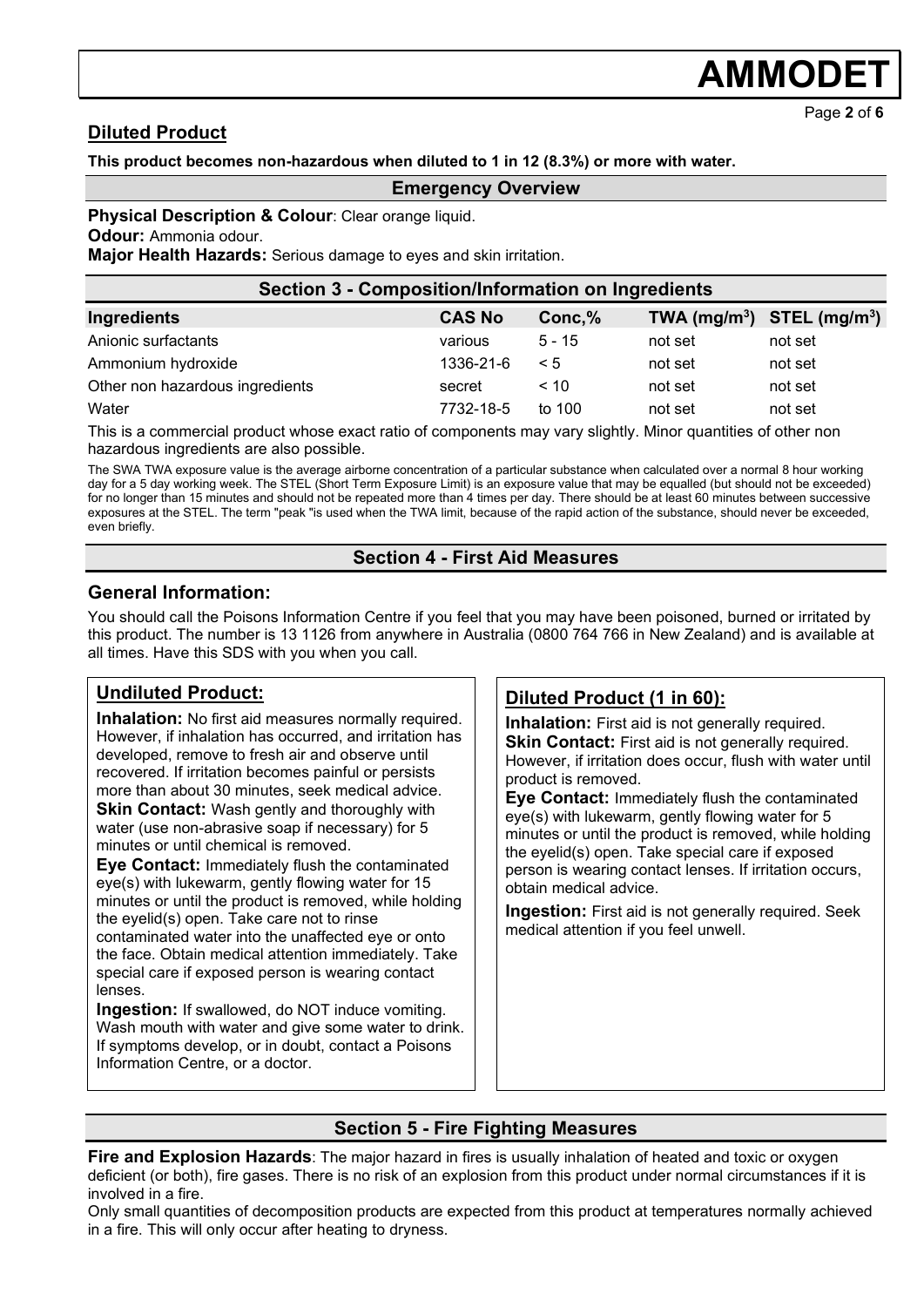# **AMMODE**

Fire decomposition products from this product are likely to be irritating if inhaled. Take appropriate protective measures.

**Extinguishing Media:** Not combustible. Use extinguishing media suited to burning materials. **Fire Fighting:** If a significant quantity of this product is involved in a fire, call the fire brigade. **Flash point:** Does not burn. **Upper Flammability Limit:** Does not burn. **Lower Flammability Limit:** Does not burn. **Autoignition temperature:** Not applicable - does not burn. **Flammability Class:** Does not burn.

### **Section 6 - Accidental Release Measures**

**Accidental release:** Minor spills do not normally need any special cleanup measures. In the event of a major spill, prevent spillage from entering drains or water courses. Wear full protective clothing including eye/face protection. All skin areas should be covered. See below under Personal Protection regarding Australian Standards relating to personal protective equipment. Suitable materials for protective clothing include rubber, PVC, Nitrile. Eye/face protective equipment should comprise as a minimum, protective glasses and, preferably, goggles. If there is a significant chance that vapours or mists are likely to build up in the cleanup area, we recommend that you use a respirator. Usually, no respirator is necessary when using this product. However, if you have any doubts consult the Australian Standard mentioned below (section 8). Otherwise, not normally necessary.

Stop leak if safe to do so, and contain spill. Absorb onto sand, vermiculite or other suitable absorbent material. If spill is too large or if absorbent material is not available, try to create a dike to stop material spreading or going into drains or waterways. Sweep up and shovel or collect recoverable product into labelled containers for recycling or salvage, and dispose of promptly. Recycle containers wherever possible after careful cleaning. After spills, wash area preventing runoff from entering drains. If a significant quantity of material enters drains, advise emergency services. Contaminated area may be neutralised by washing with weak or dilute acid. Vinegar, citrus juice and most soft drinks may be suitable. This material may be suitable for approved landfill. Ensure legality of disposal by consulting regulations prior to disposal. Thoroughly launder protective clothing before storage or re-use. Advise laundry of nature of contamination when sending contaminated clothing to laundry.

### **Section 7 - Handling and Storage**

**Handling:** Keep exposure to this product to a minimum, and minimise the quantities kept in work areas. Check Section 8 of this SDS for details of personal protective measures, and make sure that those measures are followed. The measures detailed below under "Storage" should be followed during handling in order to minimise risks to persons using the product in the workplace. Also, avoid contact or contamination of product with incompatible materials listed in Section 10.

**Storage:** This product is a Scheduled Poison. Observe all relevant regulations regarding sale, transport and storage of this schedule of poison. Make sure that containers of this product are kept tightly closed. Keep containers of this product in a well ventilated area. Make sure that the product does not come into contact with substances listed under "Incompatibilities" in Section 10. Some liquid preparations settle or separate on standing and may require stirring before use.

### **Section 8 - Exposure Controls and Personal Protection**

The following Australian Standards will provide general advice regarding safety clothing and equipment: Respiratory equipment: **AS/NZS 1715**, Protective Gloves: **AS 2161**, Occupational Protective Clothing: AS/NZS 4501 set 2008, Industrial Eye Protection: **AS1336** and **AS/NZS 1337**, Occupational Protective Footwear: **AS/NZS2210**.

**SWA Exposure Limits TWA (mg/m3** Ammonia 17 24

**) STEL (mg/m3 )**

No special equipment is usually needed when occasionally handling small quantities. The following instructions are for bulk handling or where regular exposure in an occupational setting occurs without proper containment systems.

### **Undiluted Product:**

**Ventilation:** This product should only be used in a well ventilated area. If natural ventilation is inadequate, use of a fan is suggested.

**Eye Protection:** Protective glasses or goggles should be worn when this product is being used. Failure to protect your eyes may cause them harm. Emergency eye wash facilities are also

### **Diluted Product (1 in 60):**

**Ventilation:** No special ventilation requirements are necessary.

**Eye Protection:** Not required under normal conditions.

**Skin Protection:** The information at hand indicates that this product is not harmful and that normally no skin protection is necessary. However, we suggest

Page **3** of **6**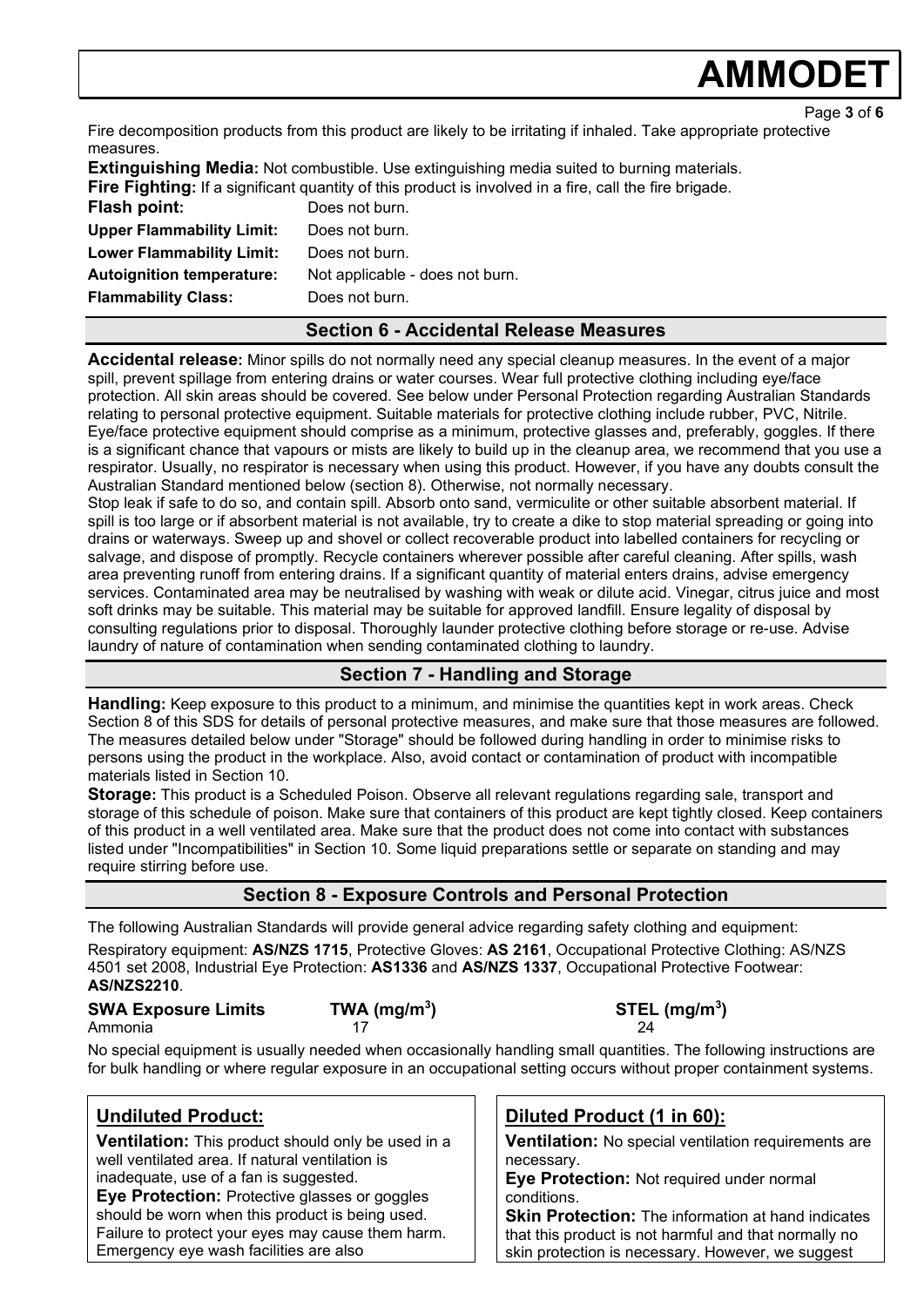# **AMMODET**

recommended in an area close to where this product is being used.

**Skin Protection: Prevent skin contact by wearing** impervious gloves and overalls. Make sure that all skin areas are covered.

**Respirator:** Usually, no respirator is necessary when using this product. However, if you have any doubts consult the Australian Standard mentioned above.

Eyebaths or eyewash stations and safety deluge showers should, if practical, be provided near to where this product is being handled commercially. that you routinely avoid contact with all chemical products and that you wear suitable gloves if skin contact is likely.

**Respirator:** Usually, no respirator is necessary when using this product.

### **Section 9 - Physical and Chemical Properties:**

| <b>Physical Description &amp; colour:</b> | Clear, orange liquid.           |
|-------------------------------------------|---------------------------------|
| Odour:                                    | Ammonia odour.                  |
| <b>Boiling Point:</b>                     | Approximately 100°C at 100kPa.  |
| <b>Freezing/Melting Point:</b>            | Below 0°C.                      |
| <b>Volatiles:</b>                         | $<$ 2% VOC                      |
| <b>Vapour Pressure:</b>                   | No data.                        |
| <b>Vapour Density:</b>                    | As for water.                   |
| <b>Specific Gravity:</b>                  | 1.12                            |
| <b>Water Solubility:</b>                  | Completely soluble in water.    |
| pH:                                       | $11.1 - 12.2$ (as supplied)     |
| <b>Volatility:</b>                        | No data.                        |
| <b>Odour Threshold:</b>                   | No data.                        |
| <b>Evaporation Rate:</b>                  | As for water.                   |
| <b>Coeff Oil/water Distribution:</b>      | No data                         |
| <b>Autoignition temp:</b>                 | Not applicable - does not burn. |

### **Section 10 - Stability and Reactivity**

**Reactivity:** This product is unlikely to react or decompose under normal storage conditions. However, if you have any doubts, contact the supplier for advice on shelf life properties.

**Conditions to Avoid:** Keep containers tightly closed. Store in a well ventilated area.

**Incompatibilities:** Acids, zinc, tin, aluminium and their alloys.

**Fire Decomposition:** Only small quantities of decomposition products are expected from this product at temperatures normally achieved in a fire. This will only occur after heating to dryness. Combustion forms carbon dioxide, and if incomplete, carbon monoxide and possibly smoke. Water is also formed. May form nitrogen and its compounds, and under some circumstances, oxides of nitrogen. Occasionally hydrogen cyanide gas in reducing atmospheres. May form oxides of sulphur (sulphur dioxide is a respiratory hazard) and other sulphur compounds. Most will have a foul odour. Carbon monoxide poisoning produces headache, weakness, nausea, dizziness, confusion, dimness of vision, disturbance of judgment, and unconsciousness followed by coma and death. **Polymerisation:** This product will not undergo polymerisation reactions.

### **Section 11 - Toxicological Information**

### **Information on toxicological effects:**

| Acute toxicity                                            | No known significant effects or hazards. |
|-----------------------------------------------------------|------------------------------------------|
| Skin corrosion/irritation                                 | Irritant.                                |
| Serious eye damage/irritation                             | Serious eye damage.                      |
| Respiratory or skin sensitisation                         | No known significant effects or hazards. |
| Germ cell mutagenicity                                    | No known significant effects or hazards. |
| Carcinogenicity                                           | No known significant effects or hazards. |
| Reproductive toxicity                                     | No known significant effects or hazards. |
| Specific target organ toxicity<br>(STOT)- single exposure | No known significant effects or hazards. |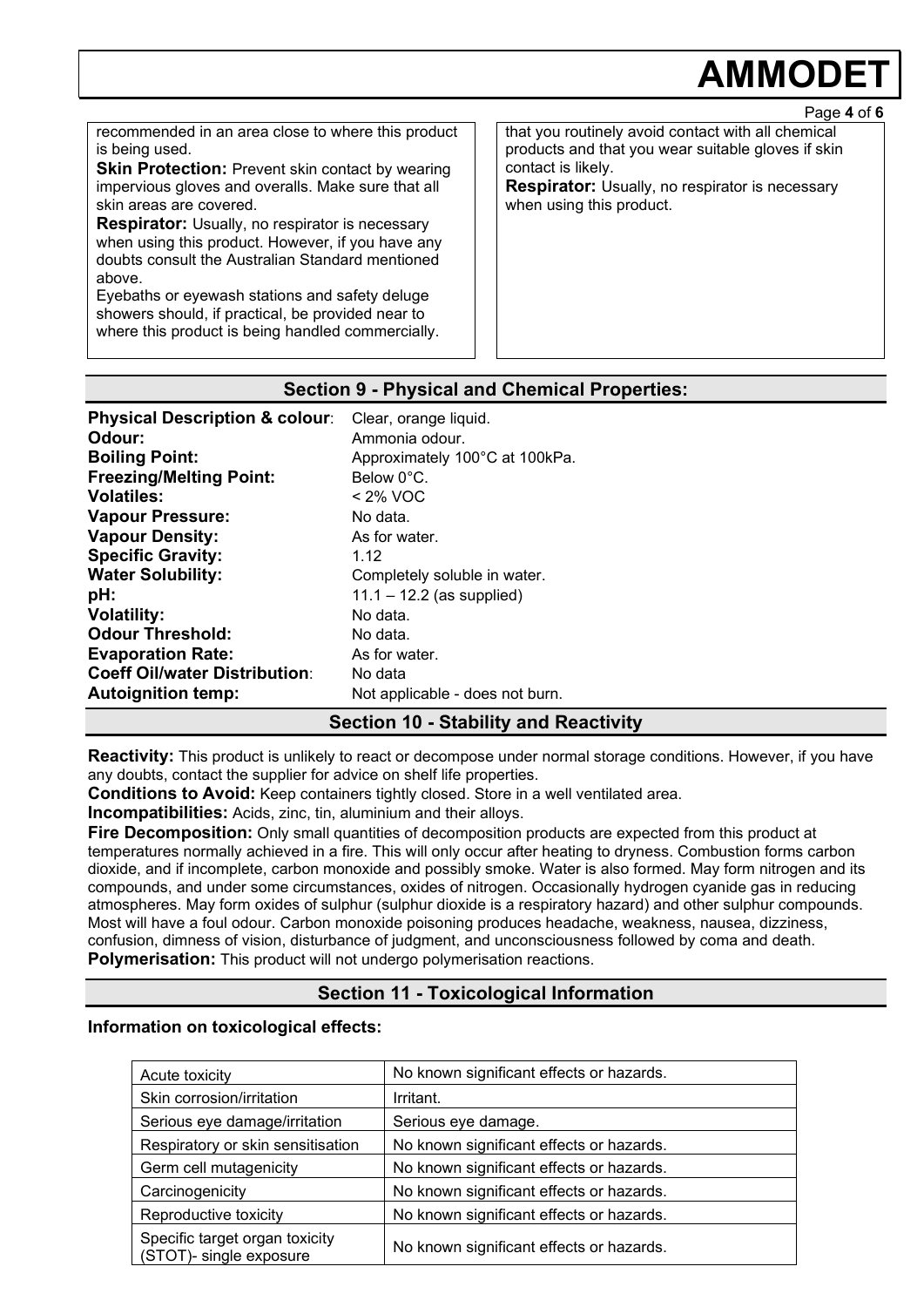# **AMMODE**

| Specific target organ toxicity<br>(STOT)- repeated exposure | No known significant effects or hazards. |  |
|-------------------------------------------------------------|------------------------------------------|--|
| Aspiration hazard                                           | No known significant effects or hazards. |  |

### **Classification of Hazardous Ingredients**

#### **Ingredient: Health effects:**

Anionic surfactants Skin irritation and serious eye damage. Harmful if swallowed. Ammonium hydroxide Skin corrosion and severe eye damage. May cause respiratory irritation.

### **Potential Health Effects**

### **Inhalation:**

**Short Term Exposure:** Available data indicates that this product is not harmful. However product may be mildly irritating, although unlikely to cause anything more than mild transient discomfort.

**Long Term Exposure:** No data for health effects associated with long term inhalation.

### **Skin Contact:**

**Short Term Exposure:** This product is a skin irritant. Symptoms may include itchiness and reddening of contacted skin. Other symptoms may also become evident, but if treated promptly, all should disappear once exposure has ceased.

**Long Term Exposure:** No data for health effects associated with long term skin exposure.

### **Eye Contact:**

**Short Term Exposure:** This product is damaging to the eyes. Symptoms may include stinging and reddening of eyes and watering which may become copious. Other symptoms may also become evident. If exposure is brief, symptoms should disappear once exposure has ceased. However, lengthy exposure or delayed treatment may cause permanent damage.

**Long Term Exposure:** No data for health effects associated with long term eye exposure.

### **Ingestion:**

**Short Term Exposure:** Significant oral exposure is considered to be unlikely. However, this product is an oral irritant. Symptoms may include burning sensation and reddening of skin in mouth and throat. Other symptoms may also become evident, but all should disappear once exposure has ceased.

**Long Term Exposure:** No data for health effects associated with long term ingestion.

### **Carcinogen Status:**

**SWA:** No significant ingredient is classified as carcinogenic by SWA.

**NTP:** No significant ingredient is classified as carcinogenic by NTP.

**IARC:** No significant ingredient is classified as carcinogenic by IARC.

### **Section 12 - Ecological Information**

Harmful to aquatic life. This product is biodegradable. It will not accumulate in the soil or water or cause long term problems.

### **Section 13 - Disposal Considerations**

**Disposal:** Containers should be emptied as completely as practical before disposal. If possible, recycle product and containers either in-house or send to recycle company. If this is not practical, send to a commercial waste disposal site.

### **Section 14 - Transport Information**

**UN Number:** This product is not classified as a Dangerous Good by ADG, IATA or IMDG/IMSBC criteria. No special transport conditions are necessary unless required by other regulations.

### **Section 15 - Regulatory Information**

**AICS:** All of the significant ingredients in this formulation are compliant with AICIS regulations. The following ingredients is mentioned in the SUSMP: Ammonium hydroxide.

Page **5** of **6**